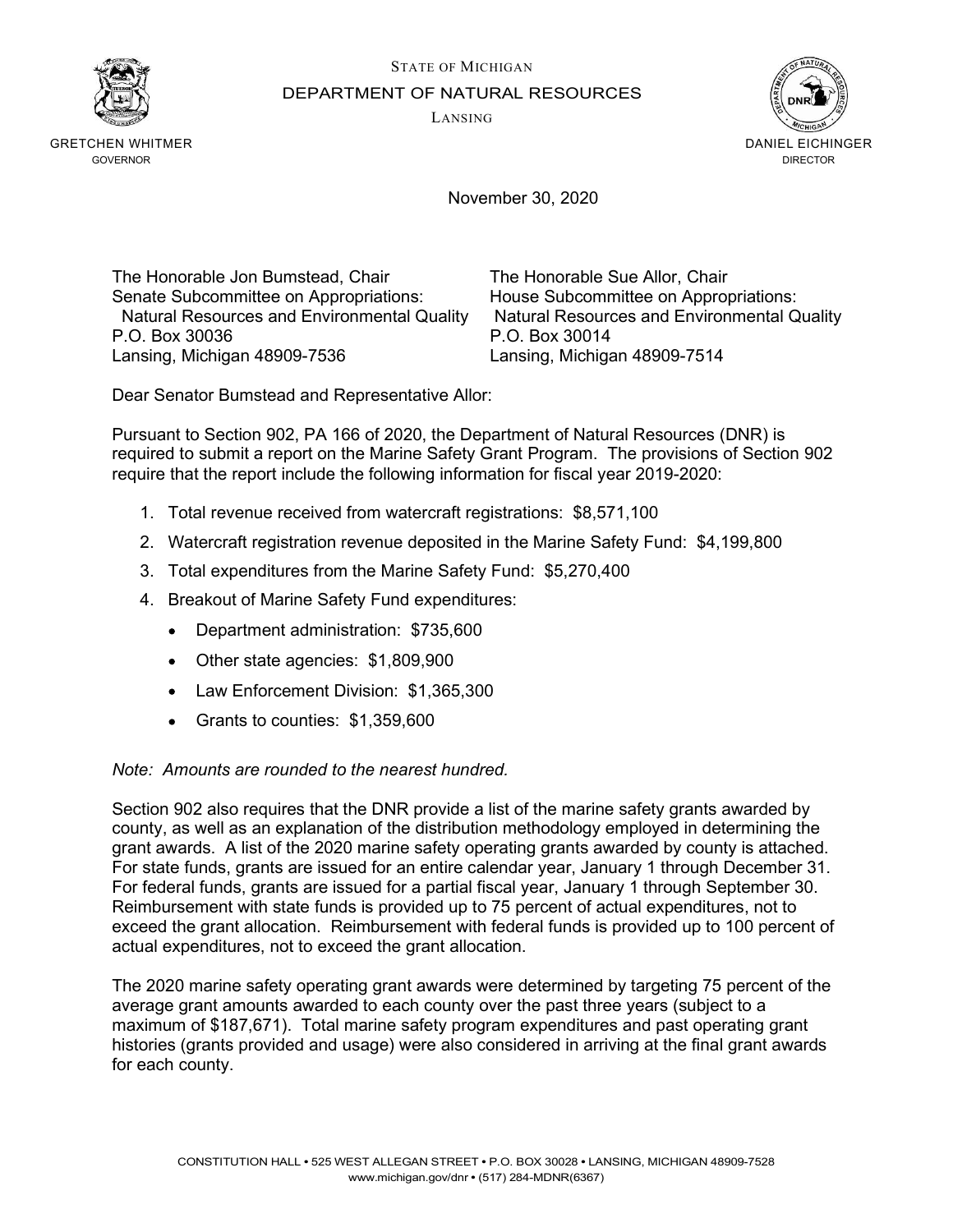Section 902, PA 166 of 2020 Page 2 November 30, 2020

No marine safety equipment grants were awarded in 2020. Funding was allocated toward marine safety operating grants in-lieu of equipment grants due to limited state and federal funding.

If you have any questions, please feel free to contact me.

Sincerely,

Digitally signed by Sharon M. Sharon M. Schafer Schafer Date: 2020.11.30 16:25:53 -05'00'

 Sharon M. Schafer, Chief Finance and Operations Division 517-284-5958

## **Attachment**

cc: Senate Subcommittee on Appropriations: Natural Resources and Environmental Quality Members House Subcommittee on Appropriations: Natural Resources and Environmental Quality Members Mr. Josh Sefton, Senate Fiscal Agency Mr. Austin Scott, House Fiscal Agency Mr. Chris Kolb, State Budget Director, Department of Technology, Management and Budget (DTMB) Mr. Jacques McNeely, DTMB Ms. Carly Kirk, DTMB Mr. Daniel Eichinger, Director, DNR Ms. Shannon Lott, Natural Resources Deputy, DNR Mr. Trevor VanDyke, Legislative and Legal Affairs, DNR Mr. Craig Brunet, Legislative and Legal Affairs, DNR Mr. Gary Hagler, DNR Mr. Dan Lord, DNR Mr. Erik Eklund, DNR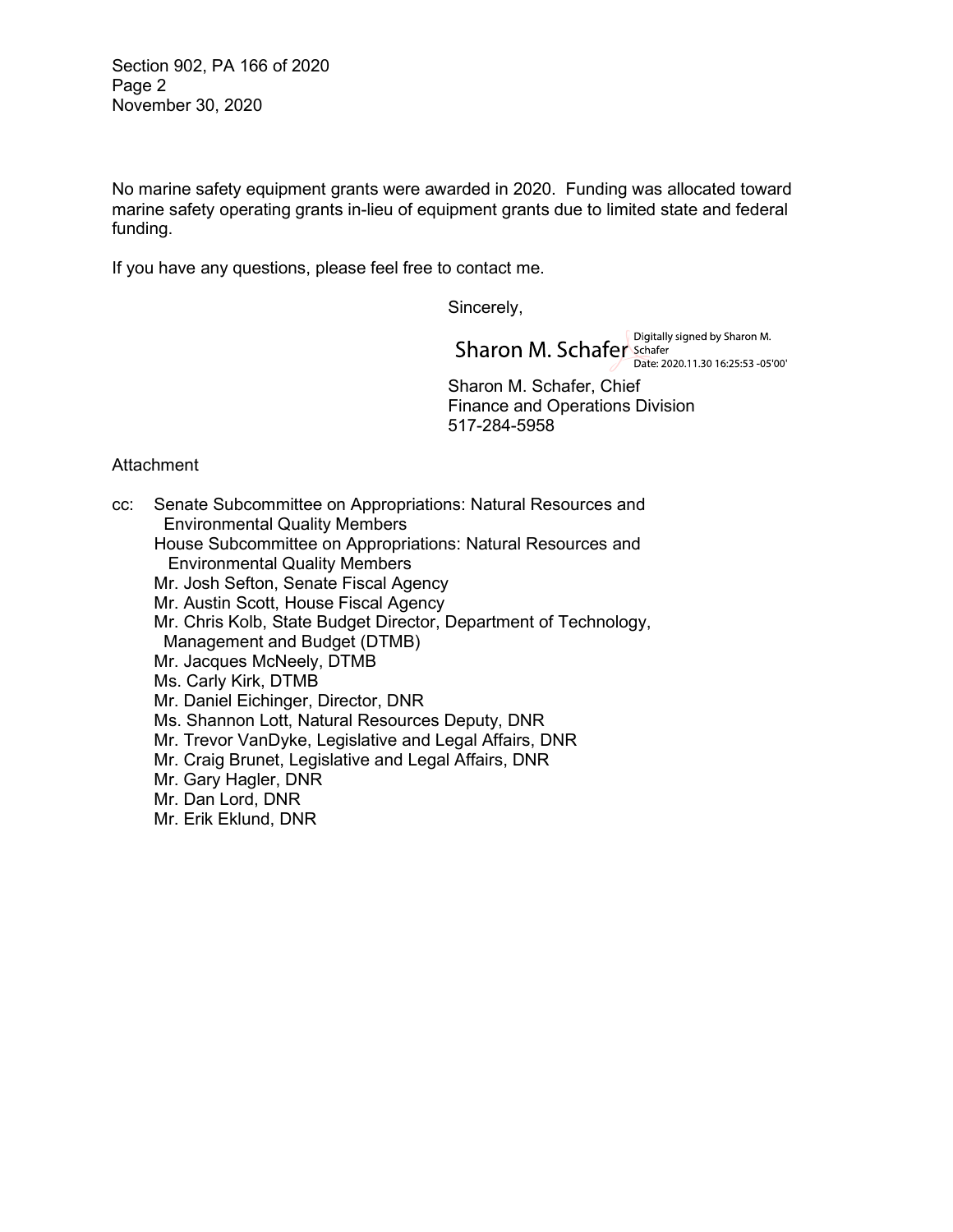## DEPARTMENT OF NATURAL RESOURCES 2020 MARINE SAFETY GRANT AWARDS BY COUNTY

|                     | OPERATING GRANT AWARD AMOUNTS |    |                    |              |        |  |  |  |
|---------------------|-------------------------------|----|--------------------|--------------|--------|--|--|--|
|                     | <b>FEDERAL</b>                |    | <b>STATE</b>       |              |        |  |  |  |
| <b>COUNTY</b>       | (JAN. 1 - SEPT. 30)           |    | (JAN. 1 - DEC. 31) | <b>TOTAL</b> |        |  |  |  |
| <b>ALCONA</b>       | \$<br>6,400                   |    |                    | \$           | 6,400  |  |  |  |
| <b>ALGER</b>        | \$<br>4,000                   |    |                    | \$           | 4,000  |  |  |  |
| <b>ALLEGAN</b>      |                               | \$ | 68,100             | \$           | 68,100 |  |  |  |
| <b>ALPENA</b>       | \$<br>4,200                   |    |                    | \$           | 4,200  |  |  |  |
| <b>ANTRIM</b>       |                               | \$ | 38,700             | \$           | 38,700 |  |  |  |
| <b>ARENAC</b>       | \$<br>5,200                   |    |                    | \$           | 5,200  |  |  |  |
| <b>BARAGA</b>       | \$<br>3,000                   |    |                    | \$           | 3,000  |  |  |  |
| <b>BARRY</b>        |                               | \$ | 54,900             | \$           | 54,900 |  |  |  |
| <b>BAY</b>          |                               | \$ | 16,300             | \$           | 16,300 |  |  |  |
| <b>BENZIE</b>       |                               | \$ | 8,600              | \$           | 8,600  |  |  |  |
| <b>BERRIEN</b>      |                               | \$ | 94,200             | \$           | 94,200 |  |  |  |
| <b>BRANCH</b>       |                               | \$ | 16,600             | \$           | 16,600 |  |  |  |
| CALHOUN             |                               | \$ | 23,900             | \$           | 23,900 |  |  |  |
| CASS                |                               | \$ | 15,600             | \$           | 15,600 |  |  |  |
| <b>CHARLEVOIX</b>   |                               | \$ | 27,100             | \$           | 27,100 |  |  |  |
| <b>CHEBOYGAN</b>    |                               | \$ | 46,900             | \$           | 46,900 |  |  |  |
| <b>CHIPPEWA</b>     | \$<br>10,600                  |    |                    | \$           | 10,600 |  |  |  |
| <b>CLARE</b>        | \$<br>7,400                   |    |                    | \$           | 7,400  |  |  |  |
| <b>CLINTON</b>      | \$<br>3,400                   |    |                    | \$           | 3,400  |  |  |  |
| <b>CRAWFORD</b>     | \$<br>10,400                  |    |                    | \$           | 10,400 |  |  |  |
| <b>DELTA</b>        | \$<br>14,900                  |    |                    | \$           | 14,900 |  |  |  |
| <b>DICKINSON</b>    | \$<br>2,500                   |    |                    | \$           | 2,500  |  |  |  |
| <b>EATON</b>        | \$<br>4,400                   |    |                    | \$           | 4,400  |  |  |  |
| <b>EMMET</b>        | \$<br>17,800                  |    |                    | \$           | 17,800 |  |  |  |
| <b>GENESEE</b>      | \$<br>23,200                  |    |                    | \$           | 23,200 |  |  |  |
| <b>GLADWIN</b>      | \$<br>5,900                   |    |                    | \$           | 5,900  |  |  |  |
| <b>GOGEBIC</b>      | \$<br>7,700                   |    |                    | \$           | 7,700  |  |  |  |
| <b>GR. TRAVERSE</b> |                               | \$ | 58,400             | \$           | 58,400 |  |  |  |
| <b>GRATIOT</b>      | \$<br>2,500                   |    |                    | \$           | 2,500  |  |  |  |
| <b>HILLSDALE</b>    | \$<br>12,100                  |    |                    | \$           | 12,100 |  |  |  |
| <b>HOUGHTON</b>     | \$<br>12,600                  |    |                    | \$           | 12,600 |  |  |  |
| <b>HURON</b>        |                               | \$ | 12,900             | \$           | 12,900 |  |  |  |
| <b>INGHAM</b>       | \$<br>5,100                   |    |                    | \$           | 5,100  |  |  |  |
| <b>IONIA</b>        | \$<br>3,000                   |    |                    | \$           | 3,000  |  |  |  |
| <b>IOSCO</b>        | \$<br>8,700                   |    |                    | \$           | 8,700  |  |  |  |
| <b>IRON</b>         | \$<br>5,400                   |    |                    | \$           | 5,400  |  |  |  |
| <b>ISABELLA</b>     | \$<br>5,100                   |    |                    | \$           | 5,100  |  |  |  |
| <b>JACKSON</b>      |                               | \$ | 36,000             | \$           | 36,000 |  |  |  |
| <b>KALAMAZOO</b>    | \$<br>23,000                  |    |                    | \$           | 23,000 |  |  |  |
| KALKASKA            | \$<br>7,700                   |    |                    | \$           | 7,700  |  |  |  |
| KENT                |                               | \$ | 75,000             | \$           | 75,000 |  |  |  |
| KEWEENAW            | \$<br>3,500                   |    |                    | \$           | 3,500  |  |  |  |
| <b>LAKE</b>         | \$<br>7,000                   |    |                    | \$           | 7,000  |  |  |  |